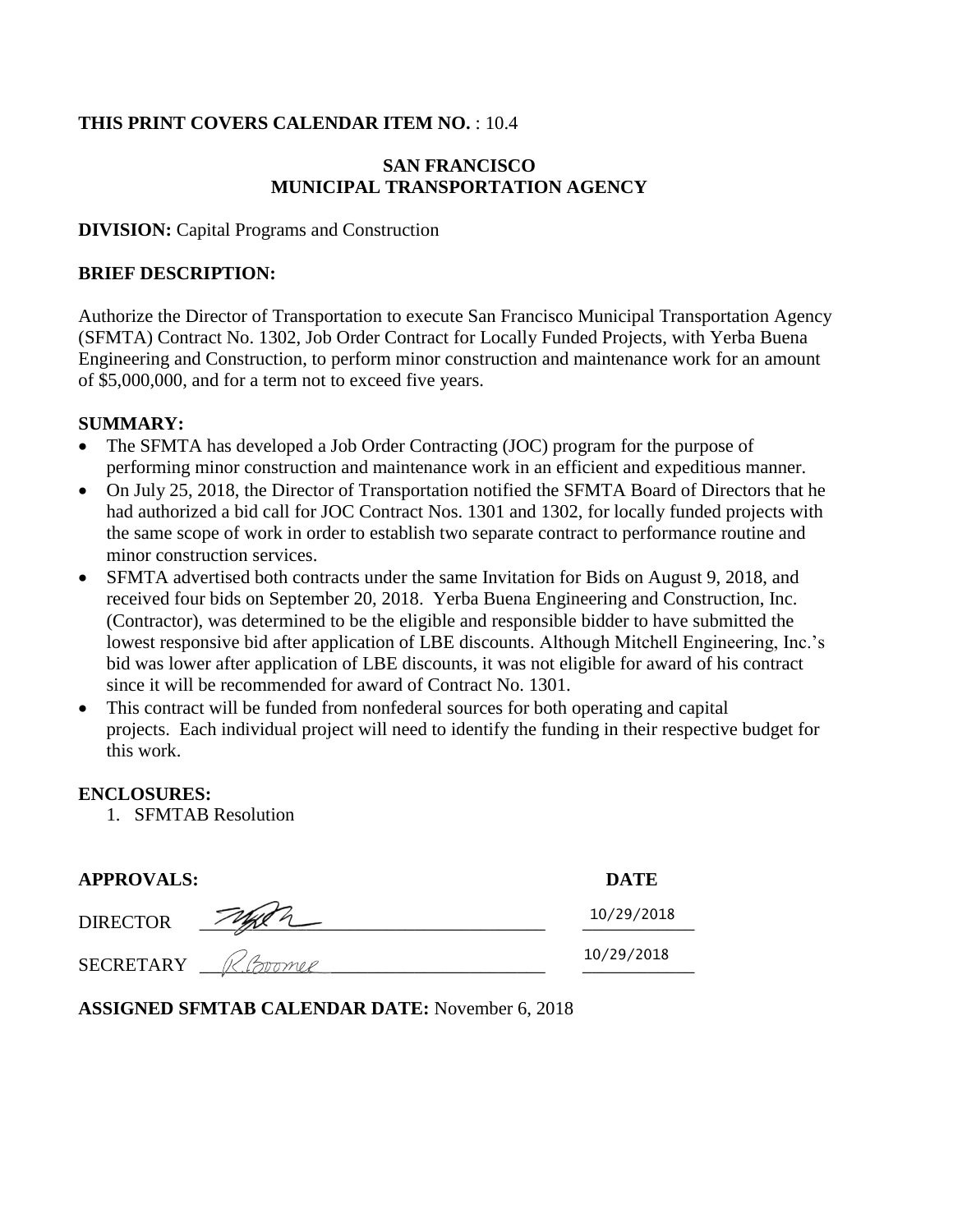# **PAGE 2.**

# **PURPOSE**

Authorize the Director of Transportation to execute San Francisco Municipal Transportation Agency (SFMTA) Contract No. 1302, Job Order Contract for Locally Funded Projects, with Yerba Buena Engineering and Construction, to perform minor construction and maintenance work for an amount of \$5,000,000, and for a term not to exceed five years.

## **STRATEGIC PLAN GOALS AND TRANSIT FIRST POLICY PRINCIPLES**

The contract will assist in the implementation of the following goals, objectives, and initiatives in the SFMTA Strategic Plan:

Goal 1: Create a safer transportation experience for everyone. Objective 1.1: Improve security for transportation system users Objective 1.2: Improve workplace safety and security Objective 1.3: Improve the safety of the transportation system

## Goal 3: Improve the environment and quality of life in San Francisco. Objective 3.2: Increase the transportation system's positive impact to the economy Objective 3.4: Deliver services efficiently

The contract will assist in the implementation of the following Transit First Policy principles:

1. To ensure quality of life and economic health in San Francisco, the primary objective of the transportation system must be the safe and efficient movement of people and goods.

## **DESCRIPTION**

### JOC Program

Public agencies like the SFMTA use the job order contracting (JOC) project delivery method to complete large numbers of small projects on an as-needed basis, under a single contract, and with pre-selected contractors. JOC contracts are for an indefinite-quantity of construction services that JOC contractors perform under individual task orders during a fixed term and for a maximum contract value. As authorized under Section 6.62 of the San Francisco Administrative Code, the SFMTA developed its JOC Program to perform maintenance, repair, and minor construction work in an efficient and expeditious manner.

Under its JOC Program, the SFMTA competitively advertises each contract. Construction contractors bid on detailed specifications and unit prices based on the construction tasks the SFMTA expects to complete under the contracts. Unit prices are fixed and include direct costs for material, equipment, and labor, and are grouped by trade.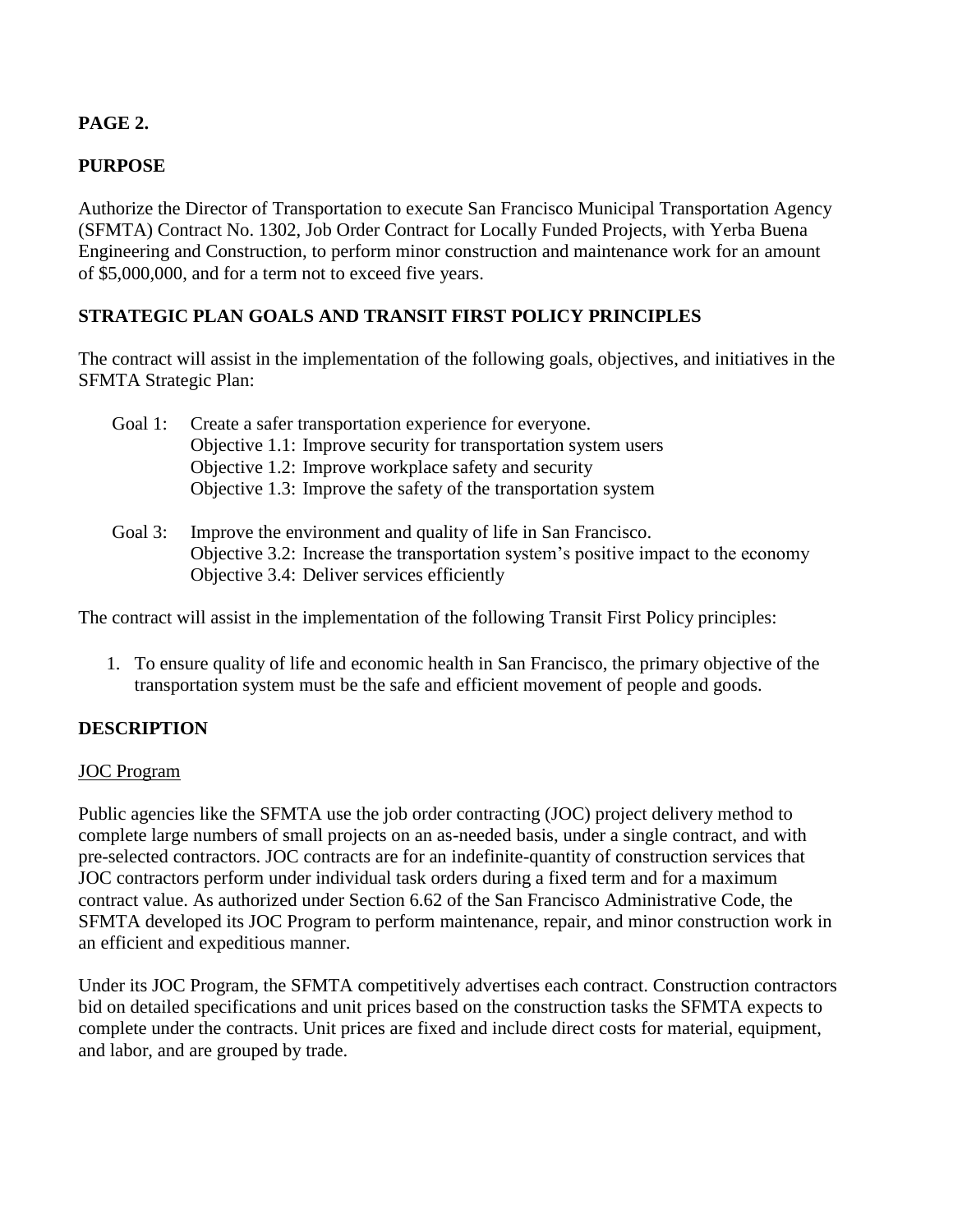# **PAGE 3.**

Contractors include in their bids percentage-based adjustment factors that either increase or decrease unit prices for all construction tasks set forth in the bid documents. The adjustment factors cover a contractor's profit, overhead, and indirect costs to perform task orders.

By utilizing the JOC project delivery method for small projects, the SFMTA eliminates the time and expense of completing the typical design-bid-construct cycle for each project. This allows the SFMTA to reduce project duration and cost.

The SFMTA has utilized its JOC Program to complete a number of critical projects including the following:

- installation of security lighting at Tulare Street
- installation of electric vehicle charging stations at three SFMTA facilities
- roof repairs at multiple SFMTA facilities
- installation of motorized storeroom window at Flynn Facility
- replacement of vacuum heater at Presidio Maintenance Shop

## Scope of Work and Pricing

The scope of work for each task order is developed as-needed on a project-by-project basis. Upon identifying the need for a project, the SFMTA and the Contractor hold a joint scoping meeting to define the project's scope of work and calculate quantities of work. The price for each project equals the sum of the project's quantities of work multiplied by their corresponding pre-set unit prices and multiplied by their corresponding, competitively bid adjustment factors. The SFMTA issues a separate task order for each project after the scope of work and price are established.

### Bidding and Award Process

SFMTA Board Resolution No. 09-191 delegates to the Director of Transportation authority to issue bid calls. On July 25, 2018, the Director of Transportation notified the SFMTA Board of Directors he had authorized a bid call for Contract Nos. 1301 and 1302.

On August 9, 2018, the SFMTA advertised the bid calls, in response to which on September 20, 2018 the SFMTA received and publicly opened the following four responsive bids for Contract No. 1302:

|    | <b>Bidder Name</b>                          | Award        | Award Criteria Figure   |
|----|---------------------------------------------|--------------|-------------------------|
|    |                                             | Criteria     | (ACF) after application |
|    |                                             | Figure (ACF) | of LBE Discounts        |
|    | Yerba Buena Engineering & Construction Inc. | 1.3160       | 1.1844                  |
|    | 1340 Agbert Avenue, San Francisco, CA 94124 |              |                         |
| 2. | Con-Quest Contractors Inc.                  | 1.3950       | 1.2555                  |
|    | 290 Toland Street, San Francisco, CA 94124  |              |                         |
| 3. | Rodan Builders, Inc.                        | 1.2766       | 1.2766                  |
|    | 859 Cowan Road, Burlingame, CA 94010        |              |                         |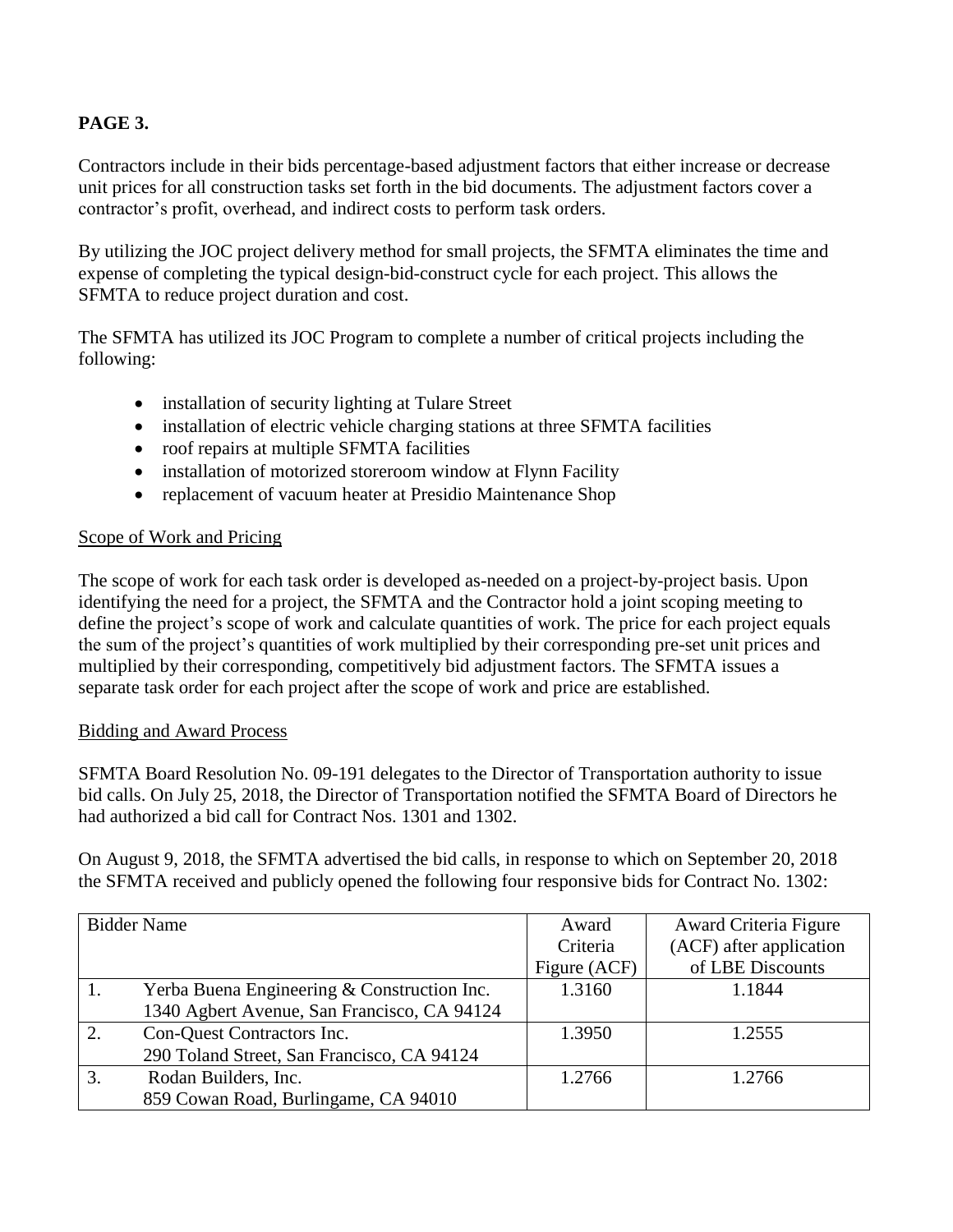#### **PAGE 4.**

| Mitchell Engineering Inc.                  | 1.3000 | 1.1700 |
|--------------------------------------------|--------|--------|
| 1395 Evans Avenue, San Francisco, CA 94124 |        |        |

San Francisco Administrative Code Section 6.62(a) requires the SFMTA to award Contract No. 1302, if at all, to the responsible bidder that submits the lowest responsive bid. For evaluation and selection purposes the SFMTA interprets the lowest responsive bid as the responsive bid with the lowest Award Criteria Figure (ACF). The ACF is the weighted average of the adjustment factors for different work hours and may be adjusted downward or "discounted" if the bidder utilizes Local Business Enterprises (LBEs) as part of their team.

Mitchell Engineering Inc. was the responsive bidder with the lowest ACF for both Contract Nos. 1301 and 1302, but is eligible only for the award of Contract No. 1301, in accordance with San Francisco Administrative Code Section 6.62(j). In cases, such as these, where the same bidder submits the lowest bid on more than one contract, the bidder may be awarded only the single contract that represents the lowest total overall cost to the City. In this case, Contract No. 1301.

Accordingly, Yerba Buena Engineering and Construction, Inc., the bidder with the second lowest responsive bid, is eligible for award of Contract No. 1302. See chart below.

|                            | Contract No 1301             | Contract No. 1302            |
|----------------------------|------------------------------|------------------------------|
| <b>Bidder Name</b>         | ACF after application of LBE | ACF after application of LBE |
|                            | and/or SBA/LBE Discounts     | and/or SBA/LBE Discounts     |
| Mitchell Engineering Inc.  | 1.1700                       | 1.1700                       |
| Yerba Buena Engineering &  | 1.2051                       | 1.1844                       |
| Construction Inc.          |                              |                              |
| Con-Quest Contractors Inc. | 1.2555                       | 1.2555                       |
| Rodan Builders, Inc.       | 1.2766                       | 1.2766                       |

Based on the award criteria, staff recommends Yerba Buena Engineering and Construction, Inc., for award of Contract No.1302.

The Contract Compliance Office reviewed the bid proposals and confirmed that Yerba Buena Engineering and Construction, Inc., has made a commitment to meeting the LBE participation goal of 25 percent established for this contract and meeting the Non-discrimination Equal Employment Requirements of the contract. Mitchell Engineering is in compliance with Chapter 12B, the equal benefits provision of the San Francisco Administrative Code.

### **Subcontractors**

Bidders are required by the California Subletting and Subcontracting Fair Practices Act (Public Contract Code section 4104) to list all subcontractors that will perform more than one-half of one percent of the value of the Contract. Yerba Buena Engineering and Construction Inc. listed the following subcontractors: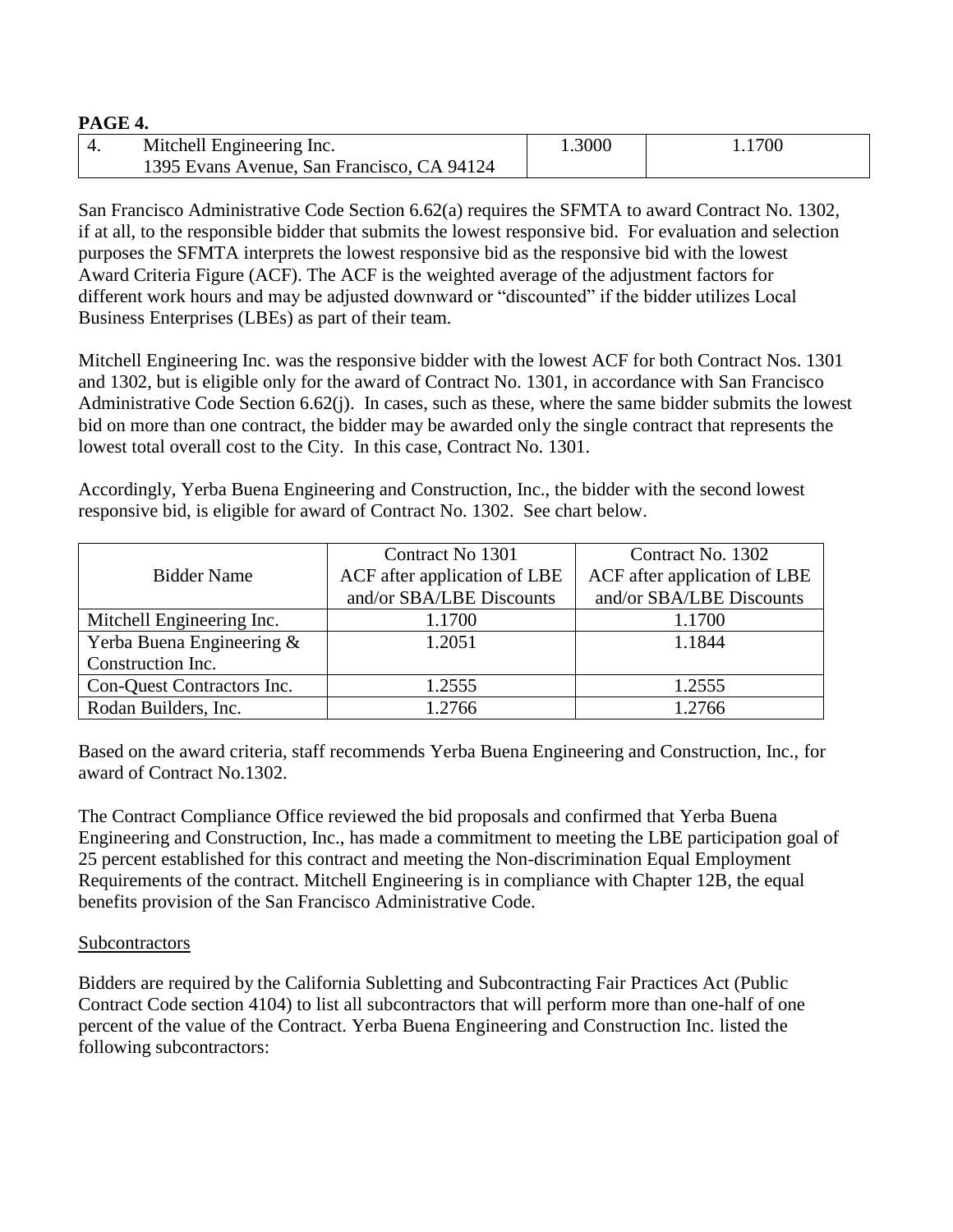## **PAGE 5.**

| Subcontractor          | Scope                         | <b>Status</b> | Value     |
|------------------------|-------------------------------|---------------|-----------|
| <b>Spencer Masonry</b> | Masonry, Brick, Block, Stucco | LBE           | \$50,000  |
| Mckee and Company      | Electrical                    | <b>LBE</b>    | \$600,000 |
| Empire Engineering and | <b>Concrete Finishing</b>     | <b>LBE</b>    | \$200,000 |
| Construction Inc.      |                               |               |           |
| Anco Iron Construction | Structural & Misc. Iron/Steel | LBE           | \$200,000 |
| Red Dipper             | Fire Alarm/Electrical         | <b>LBE</b>    | \$250,000 |

### Safety Record of Contractor

The bid documents issued for this contract did not establish minimum criteria related to bidders' past safety record because the projects that will be performed under the contract are very small in scale and as per Administrative Code Section 6.1 and 6.62 (i), no task order shall exceed the threshold amount of \$600,000.

An independent investigation of the California Occupational Safety and Health Administration's records for Yerba Buena Engineering & Construction Inc. indicated it has no citations related to any serious, willful, repeat, or serious and willful violations.

### Transit Impacts

At this time, staff does not anticipate any impact to transit operations due to work assigned with task orders under this contract. If a future task order contains scope that may impact operations, staff will work with the SFMTA's Transit Division to mitigate those impacts and/or to schedule for them with least disturbance to the public.

### **STAKEHOLDER ENGAGEMENT**

The SFMTA will continue to perform internal and external stakeholder engagement as it issues additional task orders under the contract. The level of stakeholder engagement will depend on and be commensurate with the scope of work for each task order.

### **ALTERNATIVES CONSIDERED**

The alternative to a JOC contract would be to bid each individual project separately. For smaller projects, the administrative costs of preparing bid documents and conducting a procurement process would be prohibitively expensive. The JOC method of contracting has been proven to be an effective and efficient method of completing smaller construction projects.

### **FUNDING IMPACT**

The total cost of the Contract is \$5,000,000. Nonfederal local and operating funds required for operations and maintenance are budgeted in the SFMTA current and subsequent year budget. Each individual project will identify the funding in the respective project budget for this work.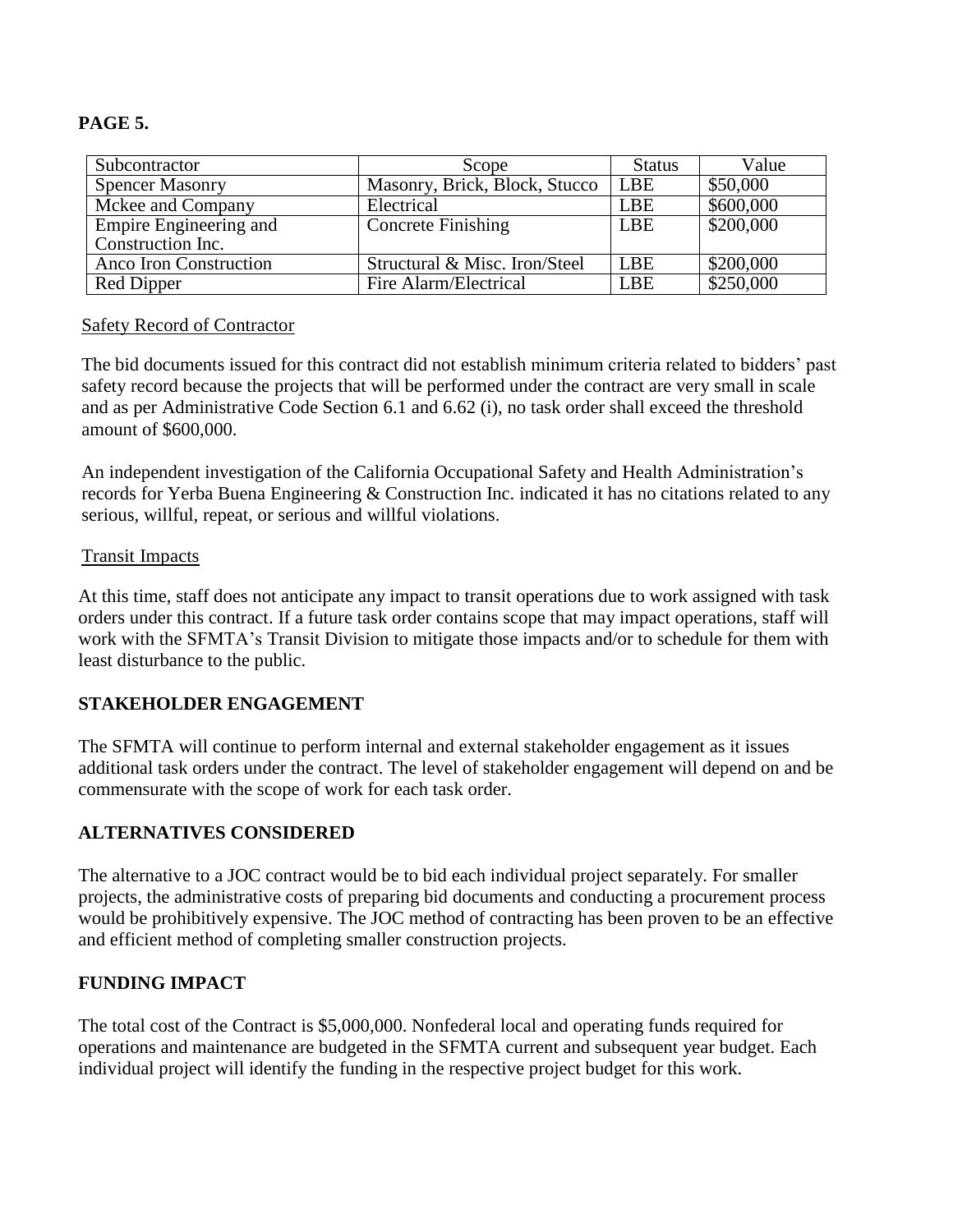## **PAGE 6.**

## **ENVIRONMENTAL REVIEW**

On October 11, 2018, the SFMTA, under authority delegated by the Planning Department, determined that Job Order Contract No. 1302 is not defined as a "project" under the California Environmental Quality Act (CEQA) pursuant to Title 14 of the California Code of Regulations Sections 15060(c) and 15378(b).

A copy of the CEQA determination is on file with the Secretary to the SFMTA Board of Directors and is incorporated herein by reference.

## **OTHER APPROVALS RECEIVED OR STILL REQUIRED**

The City Attorney's office has reviewed this Calendar Item.

No other approvals are required for this Contract.

### **RECOMMENDATION**

Staff recommends that the Board of Directors authorize the Director of Transportation to execute San Francisco Municipal Transportation Agency (SFMTA) Contract No. 1302, Job Order Contract for Locally Funded Projects, with Yerba Buena Engineering and Construction, to perform minor construction and maintenance work for an amount of \$5,000,000, and for a term not to exceed five years.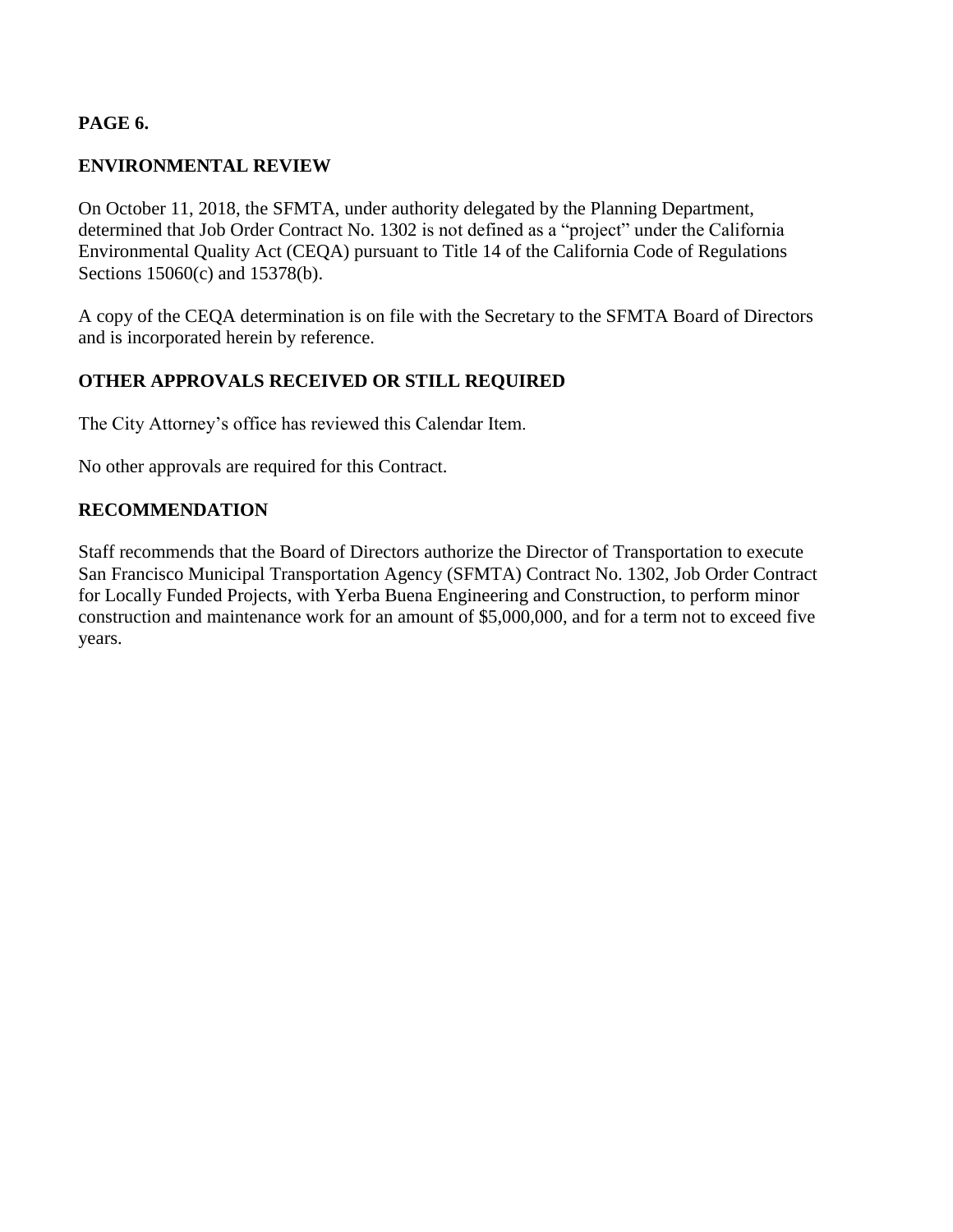#### MUNICIPAL TRANSPORTATION AGENCY BOARD OF DIRECTORS

RESOLUTION No.

WHEREAS, San Francisco Municipal Transportation Agency Contract No. 1302, Job Order Contract, is an indefinite quantity contract with a predefined set of bid items that are assigned on an as-needed, task order basis for the performance of public work maintenance, repair, and minor construction projects; and,

WHEREAS, On July 25, 2018, the Director of Transportation notified the San Francisco Municipal Transportation Agency Board of Directors that he had authorized a bid call for Contract No. 1302 in accordance with Board Resolution No. 09-191, which delegates, among other things, the authority to issue bid calls to the Director of Transportation; and,

WHEREAS, On August 9, 2018, the San Francisco Municipal Transportation Agency advertised the bid call for Contract No.1302; and,

WHEREAS, On September 20, 2018, the San Francisco Municipal Transportation Agency received and publicly opened four bid proposals in response to its invitation for bids; and,

WHEREAS, The San Francisco Municipal Transportation Agency determined that Yerba Buena Engineering and Construction, Inc., was the eligible and responsible bidder which submitted the lowest responsive bid, with an Award Criteria Figure of 1.1844 after application of LBE discounts; and,

WHEREAS, The work under this job order contract will be performed under future task orders, which will identify the scope of work, cost, and duration of various discrete projects; and,

WHEREAS, On October 11, the San Francisco Municipal Transportation Agency , under authority delegated by the Planning Department, determined that Job Order Contract No. 1302 is not defined as a "project" under the California Environmental Quality Act pursuant Title 14 of the California Code of Regulations Sections 15060(c) and 15378(b); and,

WHEREAS, A copy of the California Environmental Quality Act determination is on file with the Secretary to the San Francisco Municipal Transportation Agency Board of Directors, and is incorporated herein by reference; and,

WHEREAS, Any task orders/projects designed under the proposed contract that would result in a direct or indirect physical change to the environment will undergo environmental review before approval; and,

WHEREAS, The San Francisco Municipal Transportation Agency Contract Compliance Office reviewed the bid proposals and confirmed that Yerba Buena Engineering and Construction, Inc., will meet the Local Business Enterprise participation goal of 25 percent established for this contract and will commit to meeting the Non-discrimination Equal Employment requirements of the contract; and,